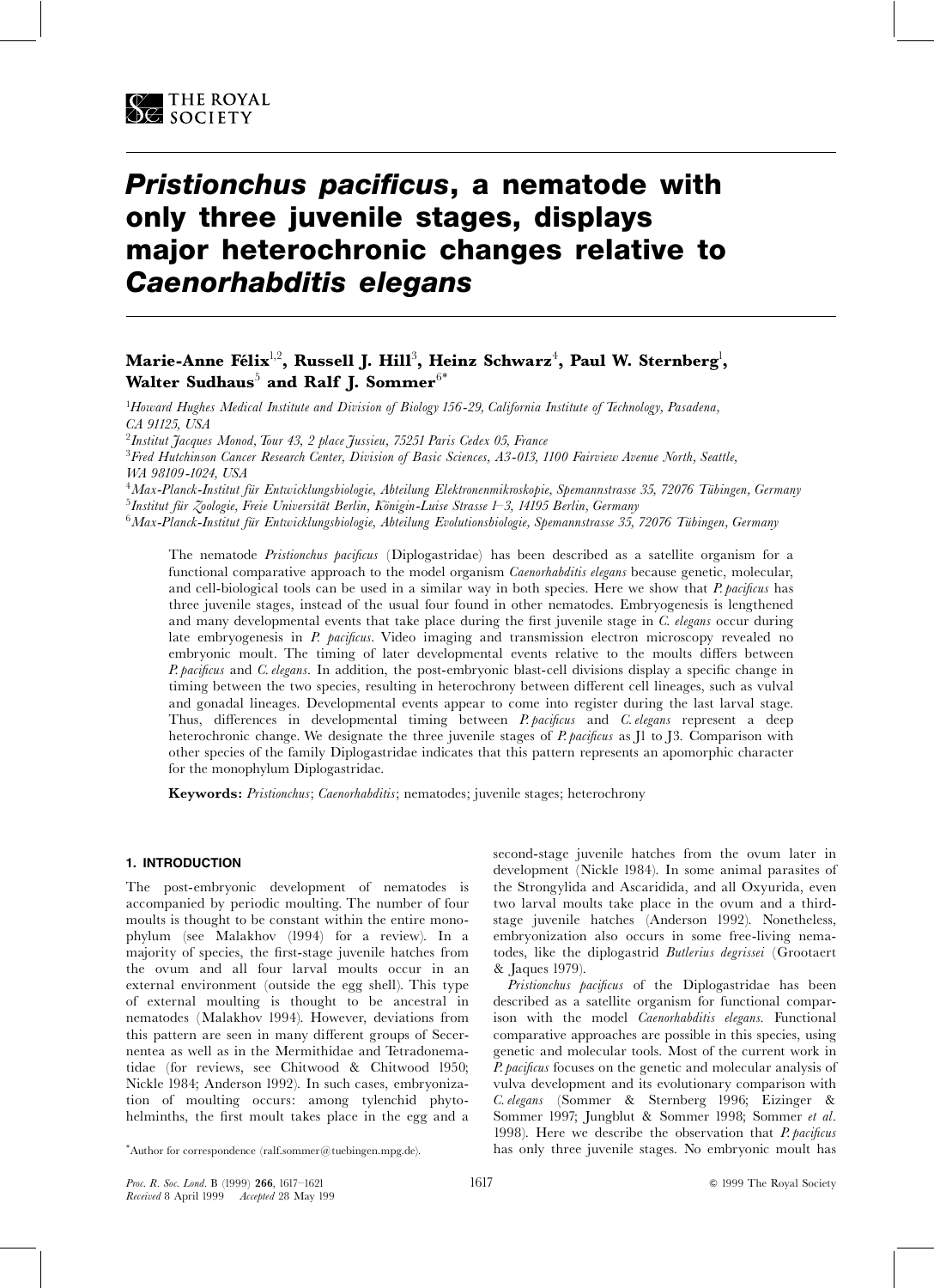

Figure 1. Timetable of developmental events in *C. elegans* and *P. pacificus* (20 °C). (*a*) All aspects of development discussed in the text are summarized in this figure. *C. elegans* data are from Sulston & Horvitz (1977) and Lewis & Fleming (1995). Numbers indicate the number of hours since fertilization. H, hatching; M1, M2, M3 and M4 indicate the moults from one juvenile stage to the next and finally to adulthood; J1–J3 and L1–L4 describe the juvenile stages in (i) *P. pacificus* and (ii) *C. elegans*, respectively.  $(b)$  Pn cell lineage and timing of events in C. elegans and P. pacificus. See text for details.

been observed. However, embryogenesis is lengthened, and many developmental events that take place during the first larval stage in C. elegans and other Rhabditidae occur during late embryogenesis in  $P$  *pacificus*. We designate the three juvenile stages of *P. pacificus* as Jl to J3. In C. elegans, the four larval stages are designated L1 to L4, a terminology that is also used in this study.

#### 2. MATERIAL AND METHODS

#### (a) Strains and cultures

P. pacificus var. California was the wild-type strain used in this work. Worms were handled and maintained as described by Sommer *et al.* (1996) and were usually grown at  $20^{\circ}$ C. Nomarski observations were made according to standard procedures (Sommer & Sternberg 1996). For details on general worm culture, see also Epstein & Shakes (1995).

#### (b) Transmission electron microscopy

Nematodes were cryoimmobilized by high-pressure freezing according to a protocol of Hohenberg et al. (1994). In short, living specimens were sucked into cellulose microcapillaries  $(200 \,\mu m)$  in diameter), and  $2 \,mm$ -long capillary-tube segments were transferred to aluminium platelets  $(200 \,\mu m)$  in depth) containing 1-hexadecene. The platelets were sandwiched together with platelets without any cavity and then frozen with a high-pressure freezer (Bal-Tec HPM 010, Balzers, Liechtenstein). The frozen capillary tubes were freed from extraneous  $\alpha$  hexadecene and transferred to  $2\,\mathrm{ml}$  microtubes with screw caps  $(Sarstedt$  no.  $72.694)$  containing the substitution medium precooled to  $-90$  °C. Samples were kept in  $1\%$  osmium tetroxide in anhydrous acetone at  $-90\,^{\circ}\text{C}$  for 16 h, and at  $-60\,^{\circ}\text{C}$  and

 $-30\,^{\circ}\mathrm{C}$  for 6 h at each step, in a freeze-substitution unit (Balzers FSU 010, Bal-Tec, Balzers, Liechtenstein). After washing with acetone, the samples were infiltrated with Epon and polymerized at  $60\,^{\circ}\mathrm{C}$  for 48 h. Ultra-thin sections stained with uranyl acetate and lead citrate were viewed in a Philips CM10 electron microscope at  $60$  kV.

#### 3. RESULTS

Observation of post-embryonic development in P. pacificus revealed that there are only three juvenile stages in this species. In the following sections, we describe characteristic aspects of the vulval and gonadal cell lineages in *P. pacificus* with respect to the timing of moulting and compare the observed pattern with the one known from *C. elegans*. All of the developmental aspects discussed are summarized in figure 1.

#### (a) Late embryogenesis in Pristionchus pacificus

The generation times of *C. elegans* (78 h, 20 °C) and *P. pacificus* (82 h, 20 °C) are very similar. Nonetheless, embryogenesis takes 18 h in C. elegans but 24 h in P. pacificus. During the last few hours of P. pacificus embryogenesis, the P-ectoblasts undertake aspects of their development that are characteristic of the first-stage juvenile  $(Ll)$  of  $C.$  elegans (figure 1).

In *C. elegans* and *P. pacificus*, as well as all other nematodes studied so far, there are 12 Pn ectoblast cells and they are named according to their antero-posterior position  $(PI-P12)$  (Sulston & Horvitz 1977). These cells are born during embryogenesis in the lateral region of the worm. In C. elegans, ca. 5 h after hatching, the Pn cells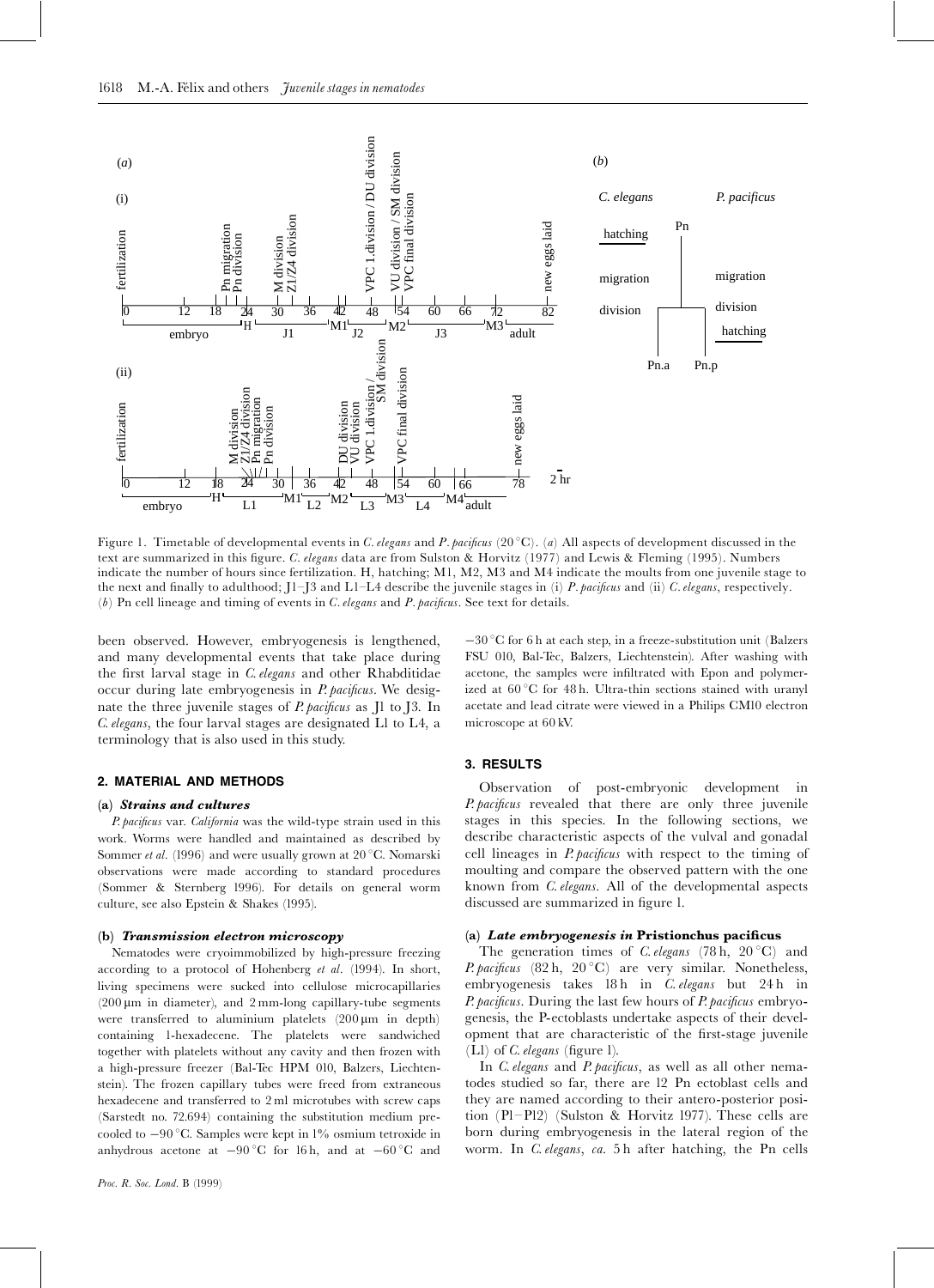

Figure 2. Cell lineage and schematic organization of the gonad in  $P$ . pacificus. (a) The cell lineage is identical between P. pacificus and C. elegans. DTC, distal tip cell; SS, sheath and spermatheca; DU, dorsal uterus; VU, ventral uterus; AC, anchor cell. The orientation of division is antero-posterior, unless otherwise indicated. Anterior is to the left. Ar/pl, anterior-right to posterior-left division; var., variable orientation. Either Z1.ppp or Z4.aaa can become the anchor cell.  $(b)$  Organization of the gonad primordium at different developmental stages. Z2 and Z3 are germ line precursors (grey). In comparison with  $C$ . elegans, a slight difference is found in the configuration of the ventral uterine precursors. In C. elegans, if Z1.ppp becomes the AC, Z4.aaa migrates anteriorly on its right side to adopt a position right of Z1.ppa, and Z4.aap remains alone in a posterior position; if Z4.aaa becomes the AC, Z1.ppp migrates posteriorly on its left side to adopt a position left of Z4.aap, and Z1.ppa remains alone in an anterior position (see fig. 6 in Kimble & Hirsh 1979). In *P. pacificus*, irrespective of which of the two becomes the AC, the other one migrates either to the left or right of the AC and does not move beyond it, so that in the final configuration, Z1.ppa is anterior, Z4.aap posterior, and the two other cells left and right of each other in the centre. This might influence further uterine lineages (Newman et al. 1995). The two possible configurations indicated (AC on the right or on the

migrate into their final position in the ventral cord (figure 1b). Shortly afterwards, the Pn cells divide asymmetrically, generating 12 neuroblasts, called  $P(1-12)a$ , and 12 ectoblasts, called  $P(1-12)$ .p (Sulston & Horvitz 1977) (figure 1). Pn migration and division are prominent features of the development of the L1 stage in C. elegans.

In *P. pacificus*, the 12 Pn cells migrate into the ventral cord after ca. 20 h of embryonic development (figure 1b). Soon afterwards, the 12 Pn cells divide asymmetrically to generate  $P(1-12)$  a and  $P(1-12)$  p, still during embryogenesis. Seven out of the 12 Pn.p cells die of programmed cell death, an aspect of *P. pacificus* development that represents an important difference relative to  $C$ . elegans (Sommer & Sternberg 1996; Eizinger & Sommer 1997). The programmed cell death of  $P(1-4,9-11)$ .p in *P. pacificus* occurs after  $ca. 22h$  and is soon followed by hatching. Taken together, the migration and the asymmetric division of the Pn cells, and the programmed cell death of  $P(1-4,9-11)$ .p of *P. pacificus*, occur during the last few hours of embryogenesis. The homologous developmental processes in C. elegans, Pn migration and division, occur in the first 10 h of the development of the first-stage juvenile (figure  $1b$ ). Thus, although the overall generation time of *P. pacificus* is somewhat slower than that of C. elegans, Pn migration and division occur earlier in P. pacificus.

Another developmental event that occurs in the Ll stage in C. elegans, but which has occurred at hatching in P. pacificus, is the division of the B blast cell, the precursor of the male spicules in the male tail (data not shown).

# (b) First-stage juvenile  $($   $)$

After hatching, Jl juveniles of *P. pacificus* have 12 neuroblasts,  $P(1-12)$ .a, and the five surviving ectoblasts,  $P(5-8,12)$ .p, in the ventral cord region. Soon after hatching,  $P(1-12)$  a start to divide, with cell lineages very similar to the corresponding cells in the L1 stage in C. elegans (data not shown). As in C. elegans, the four central Pn.p cells,  $P(5-8)$ , p, do not divide further in the Jl stage.

At hatching, the gonad of P. pacificus consists of four cells, called Z1-Z4, as in C. elegans. Z2 and Z3 give rise to the germ line, whereas Z1 and Z4 form the somatic gonad. In C. elegans, Z1 and Z4 divide in the L1 stage and give rise to six cells each (Kimble & Hirsh 1979). These 12 cells rearrange during the L2 stage; cell interactions take place at this time, for instance, those specifying which of Zl.ppp and Z4.aaa becomes the anchor cell (Kimble 1981). In C. elegans, the anchor cell is a specialized cell of the somatic gonad that coordinates morphogenesis of epithelia during the development of the uterine-vulval connection (Newman & Sternberg 1996).

The early cell lineage of the somatic gonad in P. pacificus is shown in figure 2. Formation of the founder cells of the somatic gonad is very similar between C. elegans and P. pacificus. As in C. elegans, divisions occur in the Il stage. Cell rearrangements require less time and the final configuration is attained during the first hours of the J2 stage (figure 2). In summary, formation of the somatic

Figure 2. (Cont.) left of the central VU) can occur irrespective of whether  $Z1$  ppp or  $Z4$  aaa is the AC. Anterior  $(A)$  is to the left, dorsal (D) to the top. Green, right side; red, left side; dark blue, centre. Other abbreviations are as in  $(a)$ .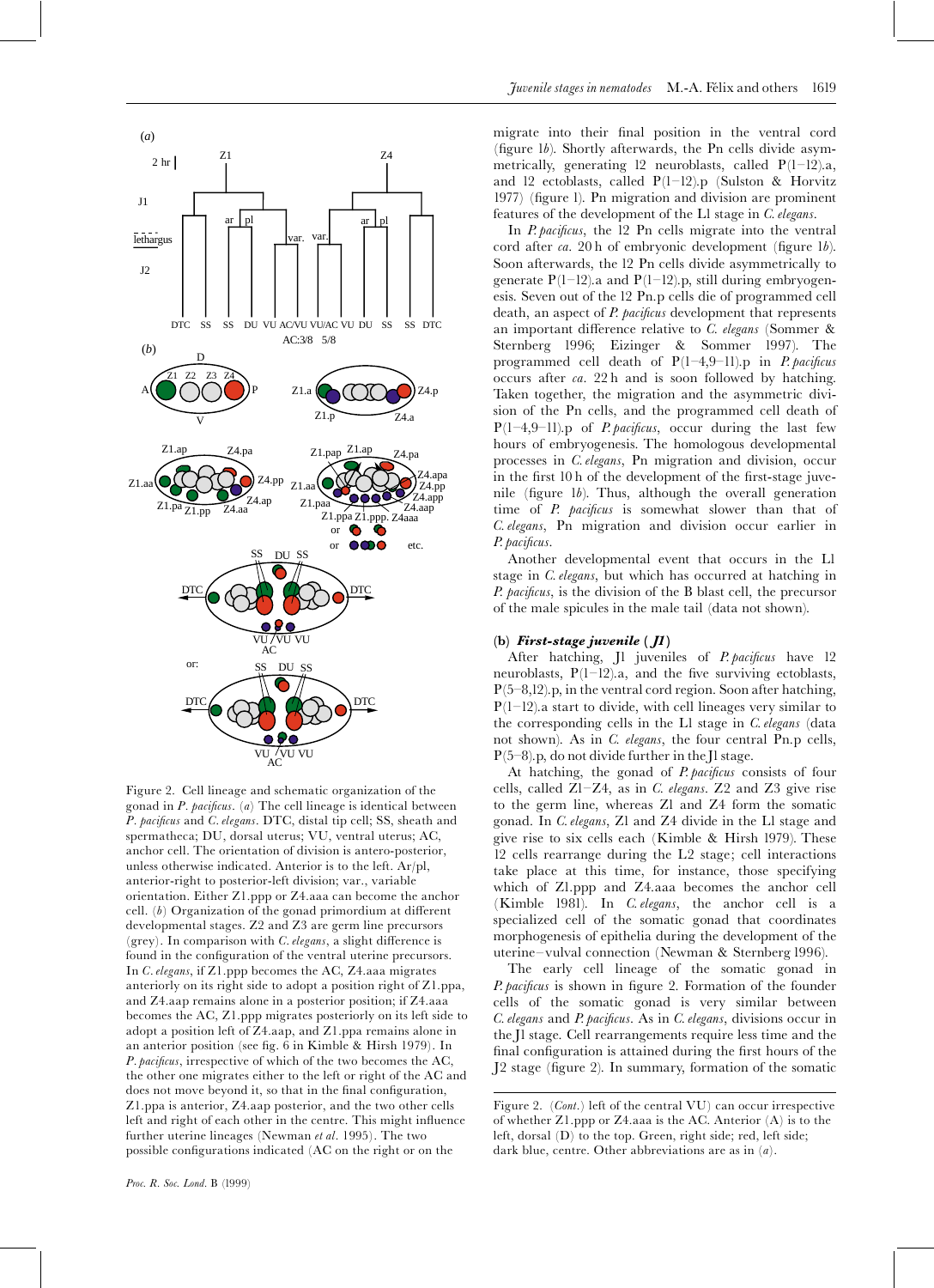gonad primordium, which happens during the L1 and L2 stages in C. elegans (Kimble & Hirsh 1979), occurs mostly during the J1 stage in *P. pacificus* (figures 1 and 2). The larval mesoderm precursor cell M divides shortly before Zl and Z4 in both species (figure la).

## (c) Second-stage juvenile  $(J2)$

Many events occurring during the third larval stage of C. elegans happen during the second juvenile stage of *P. pacificus.* (i) The vulva precursor cells (VPCs),  $P(5-7)$ .p, divide towards the middle of this stage (figure la). (ii) In the gonad primordium, sheath and spermatheca (SS) and dorsal uterus (DU) precursor cells divide. Their division occurs later relative to VPC division and the moult in P. pacificus. (iii) When dauer formation occurs in P. pacificus, it is as an alternative developmental pathway to the J2 stage, in contrast to the L3 stage in C. elegans. However, dauer formation is similar with respect to the total time of development and VPC divisions in the two species.

However, some developmental events that occur in the J2 stage in *P. pacificus* occur in the L2 stage of *C. elegans*. For instance, the sex myoblast precursors (SM, descendants of the M cell) migrate from their posterior position at birth to the central body region where the vulva will form.

## (d) Third-stage juvenile  $(13)$

The third-stage juvenile is the last stage before adulthood in *P. pacificus*. After vulval cell lineages have been completed, the final morphological structure of the vulva develops in this last juvenile stage. At the same time, the uterus has formed as part of the somatic gonad and the connection between the uterus and the outside environment is established through the vulva. In C. elegans, all corresponding developmental events occur in the L4 stage.

Again, some events that happen during the L3 stage of C. elegans occur at the J3 stage of *P. pacificus*. They are delayed relative to vulval divisions. For instance, the ventral uterus (VU) precursors divide before the VPCs in the middle of the L3 stage in C. elegans, but at the time of the final vulval division at the beginning of the J3 stage in *P. pacificus*. The division of the sex myoblasts is delayed similarly (figure la).

# (e) Transmission electron microscopy and video imaging of Pristionchus pacificus eggs

The analysis of post-embryonic development in P. pacificus revealed the existence of only three juvenile stages. One explanation for this phenomenon would be embryonization of moulting. To determine if moulting occurs during embryogenesis, we carried out careful video imaging of embryonic development. With this technology, we were unable to detect any sign of moulting (data not shown). As a thin cuticle might be difficult to detect by light microscopy, we analysed transmission electron microscope sections of late-stage embryos to see if additional thin cuticular structures exist. Figure 3 shows such a late-stage animal after sectioning and transmission electron microscopy (TEM). No sign of an additional cuticle is present. Thus, embryonization of moulting is ruled out by TEM.



Figure 3. Transmission electron microscope image of a P. pacificus egg during late embryogenesis. The section is through a very late  $P$ . pacificus egg, and it cuts the young larva three times. The inset shows a higher magnification of the egg shell. The arrow points to the cuticle of the J1 juvenile forming in the late egg. No second cuticle is visible as should be in case of internal moulting. Scale bar,  $10 \mu m$  (0.5  $\mu m$  in the inset).

### 4. DISCUSSION

The results described here indicate that *P. pacificus* is a nematode with only three juvenile stages. Four juvenile stages were previously thought to be constant within the entire class, with the only deviation being cases of embryonization of some parasitic nematodes (Chitwood & Chitwood 1950; Nickle 1984; Anderson 1992). In P. paci*ficus*, hatching is delayed and developmental events of the Ll stage in C. elegans occur in P. pacificus partly before hatching and partly during the first juvenile stage. Later on, the timing of developmental events relative to the moults and relative to one another differs between P. pacificus and C. elegans.

#### (a) Evolutionary considerations in the Diplogastridae

The ventral epidermal cell lineages were analysed in several members of the Diplogasteridae, including species of the genera Goodeyus, Pseudodiplogasteroides, Diplogasteroides, Diplogaster, Aduncospiculum and Koerneria (Sommer 1997). In all species, Pn migration and division, as well as the Pn.p programmed cell death, occurred during embryogenesis, as in P. pacificus. In newly hatched juveniles of all of the species analysed, the five Pn.p cells  $P(5-8,12)$ .p were in the ventral cord region, indicating that the developmental timing observed in *P. pacificus* represents a common characteristic of the Diplogasteridae. Furthermore, only three juvenile stages were observed in all of the species analysed. These results suggest that the three juvenile stages Il to I3 represent an apomorphic character for the monophylum Diplogastridae. Such a pattern has not, to our knowledge, been observed previously in any species of the Rhabditidae, Cephalobidae or Panagrolaimidae (Sommer & Sternberg 1995; M.-A. Félix, R. J. Sommer and P. W. Sternberg, unpublished observations).